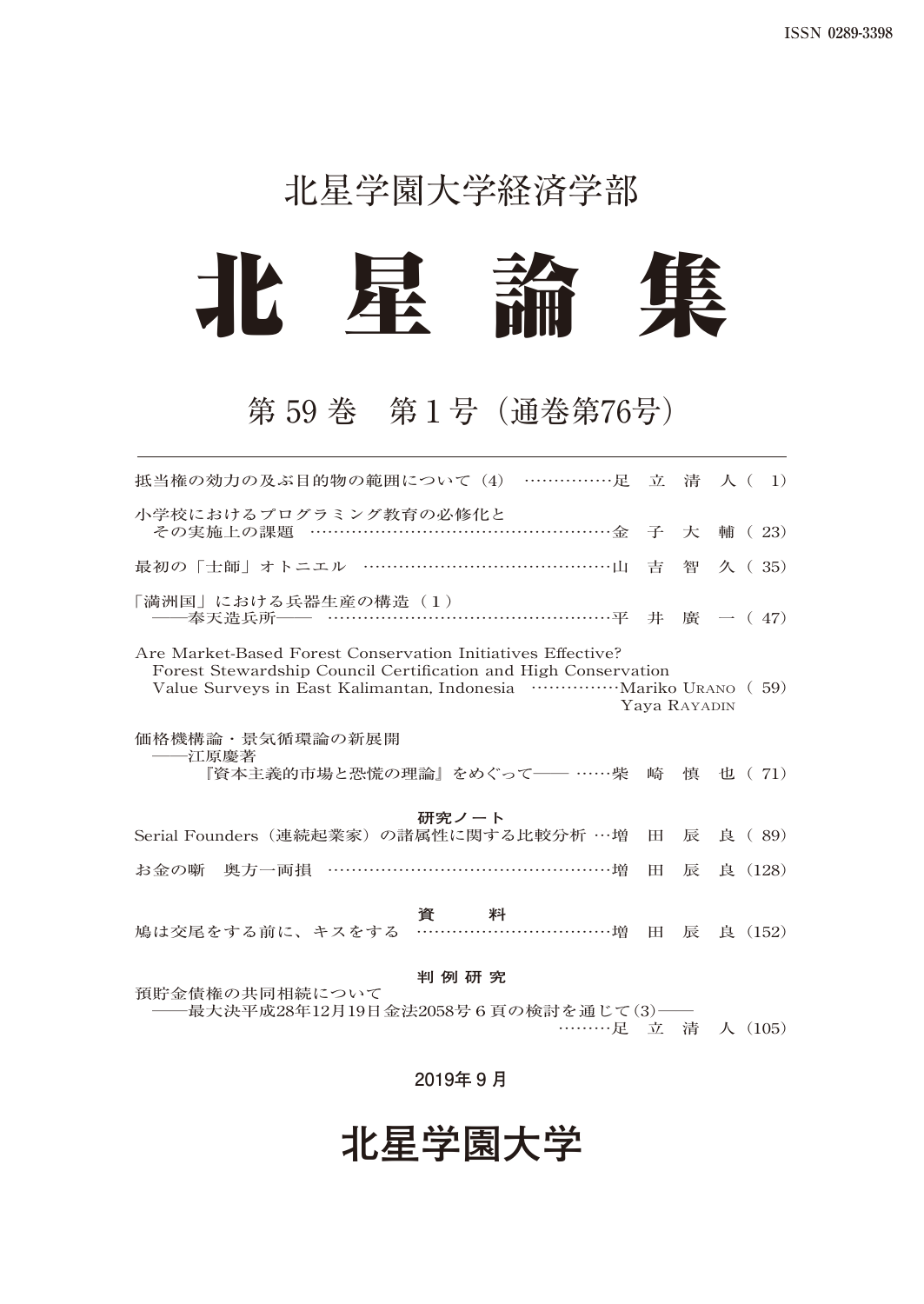#### **執筆者紹介**(掲載順)

|  | 足立清人     | 経済学部教授        |
|--|----------|---------------|
|  | 金子大輔     | 経済学部教授        |
|  | 山吉智久     | 経済学部准教授       |
|  | 平井廣一     | 経済学部教授        |
|  | 浦 野 真理子  | 経済学部教授        |
|  | ヤヤ・ラヤディン | ムラワルマン大学林学部講師 |
|  | 柴崎慎也     | 経済学部専任講師      |
|  | 増 田 辰 良  | 経済学部教授        |

#### 北星学園大学経済学部

北星論集 第59巻 第1号(通巻第76号)

#### 2019年9月30日発行

発 行 所 **北星学園大学**

〒004−8631 札幌市厚別区大谷地西2丁目3番1号

#### **HOKUSEI GAKUEN UNIVERSITY**

2−3−1,Oyachi Nishi,Atsubetsu−ku, Sapporo,004−8631 Japan

印 刷 所 社会福祉法人北海道リハビリー 〒061−1195 北広島市西の里507番地1